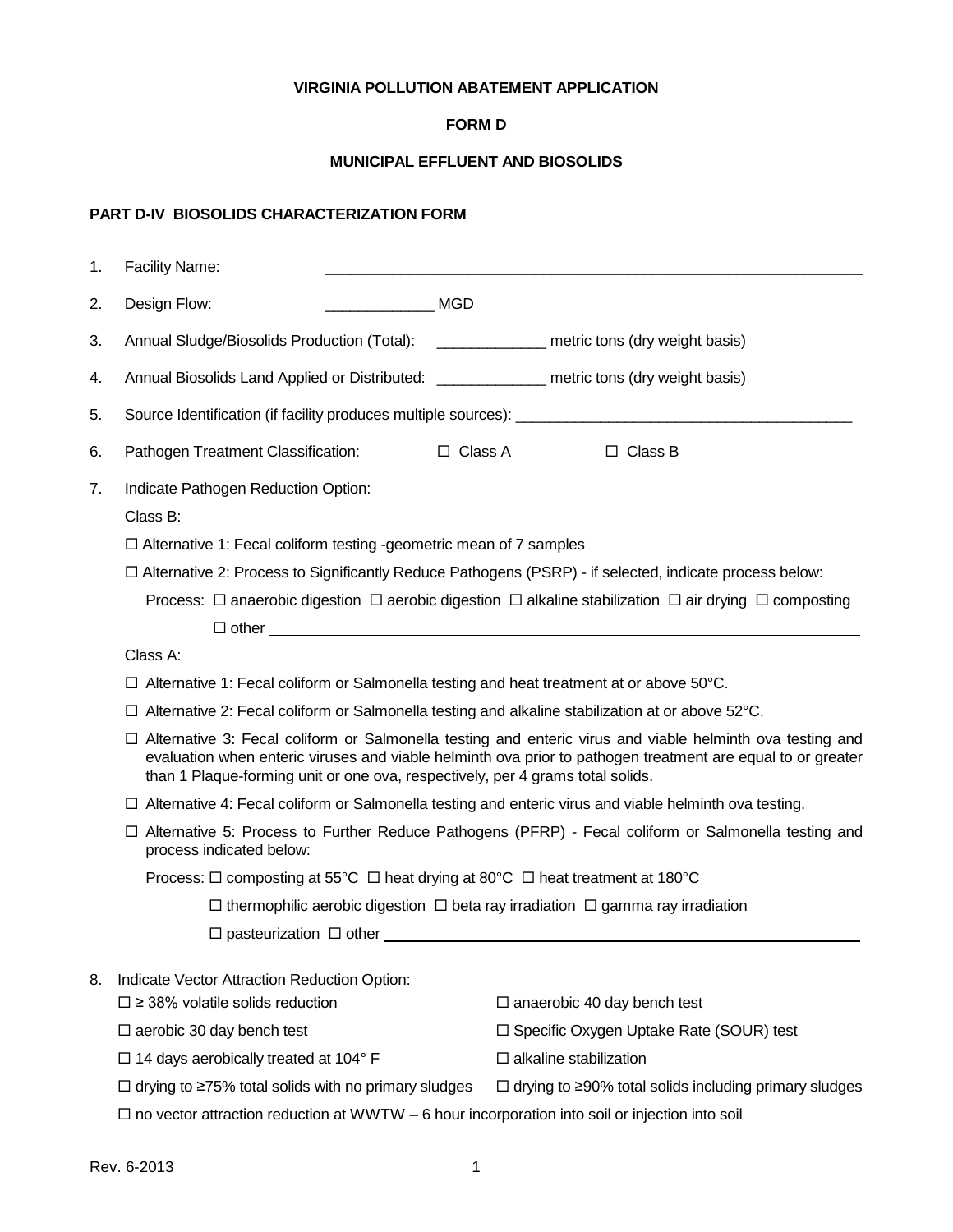- 9. Provide a description of the method of sludge treatment or stabilization for each biosolids source, including a flow diagram of each residual treatment train.
- 10. Provide biosolids analytical data for the following parameters from a minimum of 3 samples taken within 4  $\frac{1}{2}$ years prior to the date of the permit application. Samples must be representative of the biosolids to be land applied and taken at least one month apart. Existing data may be used in lieu of sampling done solely for the purpose of this application. For all analyses, provide the documentation from a VELAP certified laboratory that indicates analysis result, analytical method used, and method detection level.

|                            | Average Monthly Concentration <sup>(1)</sup> |                             |                             |
|----------------------------|----------------------------------------------|-----------------------------|-----------------------------|
|                            | Month/Year <sup>(2)</sup> :                  | Month/Year <sup>(2)</sup> : | Month/Year <sup>(2)</sup> : |
| Parameter                  |                                              |                             |                             |
| <b>Percent Solids</b>      | $\%$                                         | $\%$                        | $\%$                        |
| <b>Volatile Solids</b>     | $\%$                                         | $\%$                        | %                           |
| pH                         | SU                                           | SU                          | SU                          |
| Alkalinity as $CaCO3(3)$   | mg/kg                                        | mg/kg                       | mg/kg                       |
| Nitrogen, (Nitrate)        | mg/kg                                        | mg/kg                       | mg/kg                       |
| Nitrogen, (Ammonium)       | mg/kg                                        | mg/kg                       | mg/kg                       |
| Nitrogen, (Total Kjeldahl) | mg/kg                                        | mg/kg                       | mg/kg                       |
| Phosphorus, (Total)        | mg/kg                                        | mg/kg                       | mg/kg                       |
| Potassium, (Total)         | mg/kg                                        | mg/kg                       | mg/kg                       |
| Lead                       | mg/kg                                        | mg/kg                       | mg/kg                       |
| Cadmium                    | mg/kg                                        | mg/kg                       | mg/kg                       |
| Copper                     | mg/kg                                        | mg/kg                       | mg/kg                       |
| Nickel                     | mg/kg                                        | mg/kg                       | mg/kg                       |
| Zinc                       | mg/kg                                        | mg/kg                       | mg/kg                       |
| Arsenic                    | mg/kg                                        | mg/kg                       | mg/kg                       |
| Molybdenum                 | mg/kg                                        | mg/kg                       | mg/kg                       |
| Selenium                   | mg/kg                                        | mg/kg                       | mg/kg                       |

 $(1)$  Values to be reported on a dry weight basis unless indicated.

(2) If only one sample was analyzed in the month specified, it is not necessary to transpose the values from the attached laboratory sheet to the table above.

(3) Lime treated biosolids (10% or more lime by dry weight) must be analyzed for percent CaCO<sub>3</sub>.